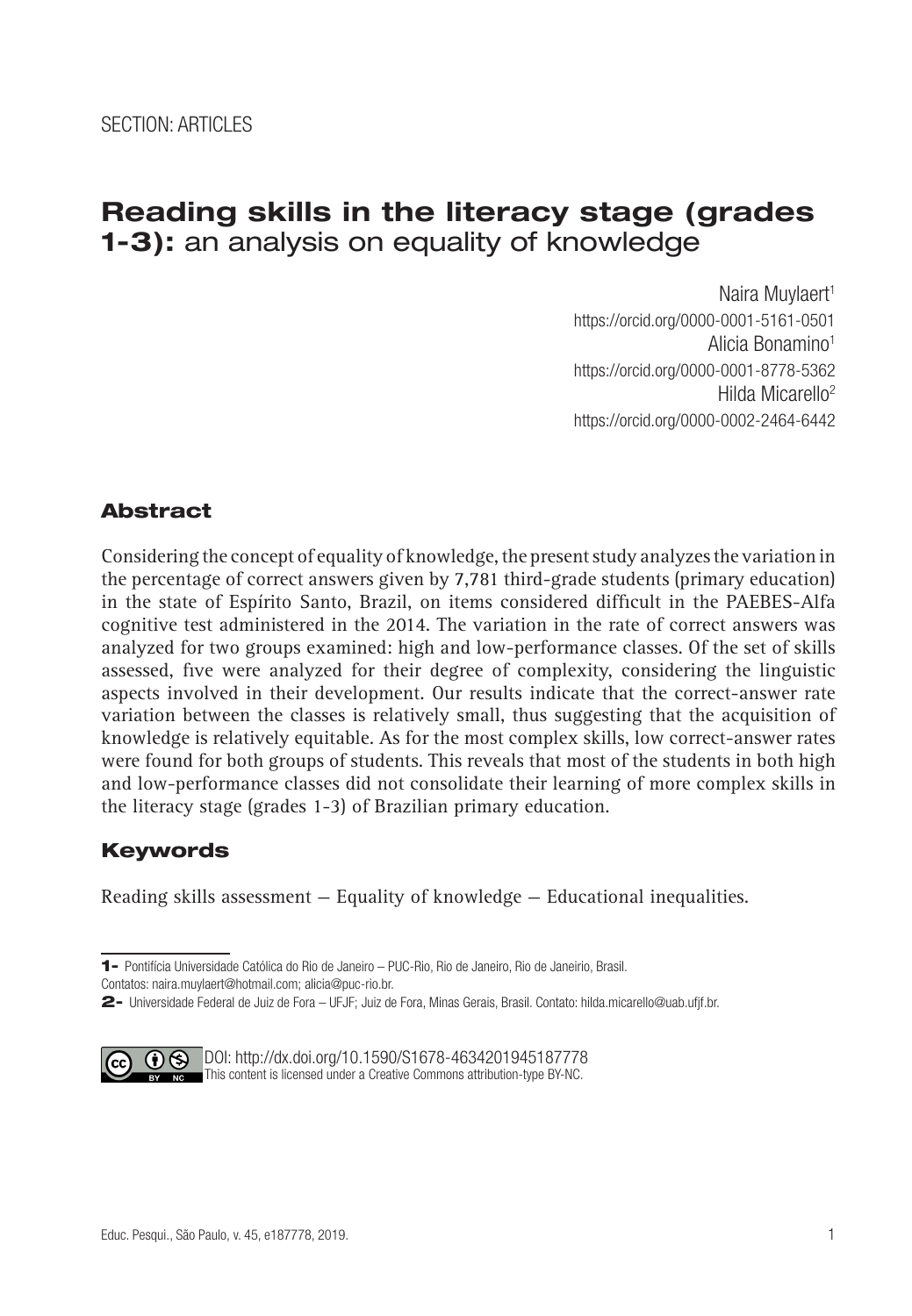## Introduction

In Brazil, universal access to primary education and the increasing amount of data on student performance drove the emergence of new studies on the relationship between social and educational inequalities. These studies focus on school knowledge and point to school as a key institution in widening or reducing inequalities between different social groups (SOARES, MAROTTA, 2008; BERNARDO, 2008; BARBOSA, 2011).

Despite the access to basic education has expanded, it remains far from being fully guaranteed at different education levels, therefore, its offer continues to be persistently unequal according to income, race/color and gender differences among students.

With the implementation and consolidation of large-scale education assessment, studies on inequality began to address the issue based on the results of tests that assess student proficiency levels, thus leading analyzes to also cover academic achievement inequality, as well as the school factors that can help explain it. These studies have added new dimensions to the problematization of both the education system and the school as entity levels that can promote social justice (WALTENBERG, 2002; SOARES, MAROTTA, 2008; VALLE, 2010).

Crahay (2002, 2013, 2014) and Dubet (2004, 2004a) resume the discussion on the relationship between school and social justice in the light of the concepts of equal opportunity, equal treatment and equality of knowledge. According to these authors, while the first two concepts are part of classic research on education inequality, the concept of equality of knowledge has been incorporated into analyzes more recently.

As they discuss the fair school, Crahay (2002, 2013, 2014) and Dubet (2004, 2004a) reflect on the limits of the concepts of equal opportunity and equal treatment. According to Dubet (2004), equal opportunity materializes when access to basic education becomes universal, i.e., when children of both the working class and the bourgeoisie began to have access to school education. However, equal access to school, albeit necessary, did not mean that school became more just.

Once universal access to school was ensured, school success and failure came to be justified by student merit, without considering the quality of the education that school provided. Therefore, just as students of all social classes began to enter school, the problem of unequal access was replaced by that of unequal school success (DUBET, 2004; OLIVEIRA, 2007).

According to Dubet (2004, p. 541), the school "did not become fairer because it reduced the difference of positive outcomes between social categories, but rather because it allowed all students to enter the same competition." Therefore, if the concept of equal opportunity is comprised in universal access to school, the implementation of this concept would not suffice to ensure school justice, because equal opportunity would not be able to encompass equal results (DUBET, 2004a).

On the other hand, according to the concept of equal treatment, schools in the same system must provide the same teaching quality. This implies homogenizing teaching conditions and making the offer of pedagogical resources equivalent for all schools. It therefore implies that educational authorities must organize and manage in an equal manner the quality of opportunities offered to students, making education contents, methods and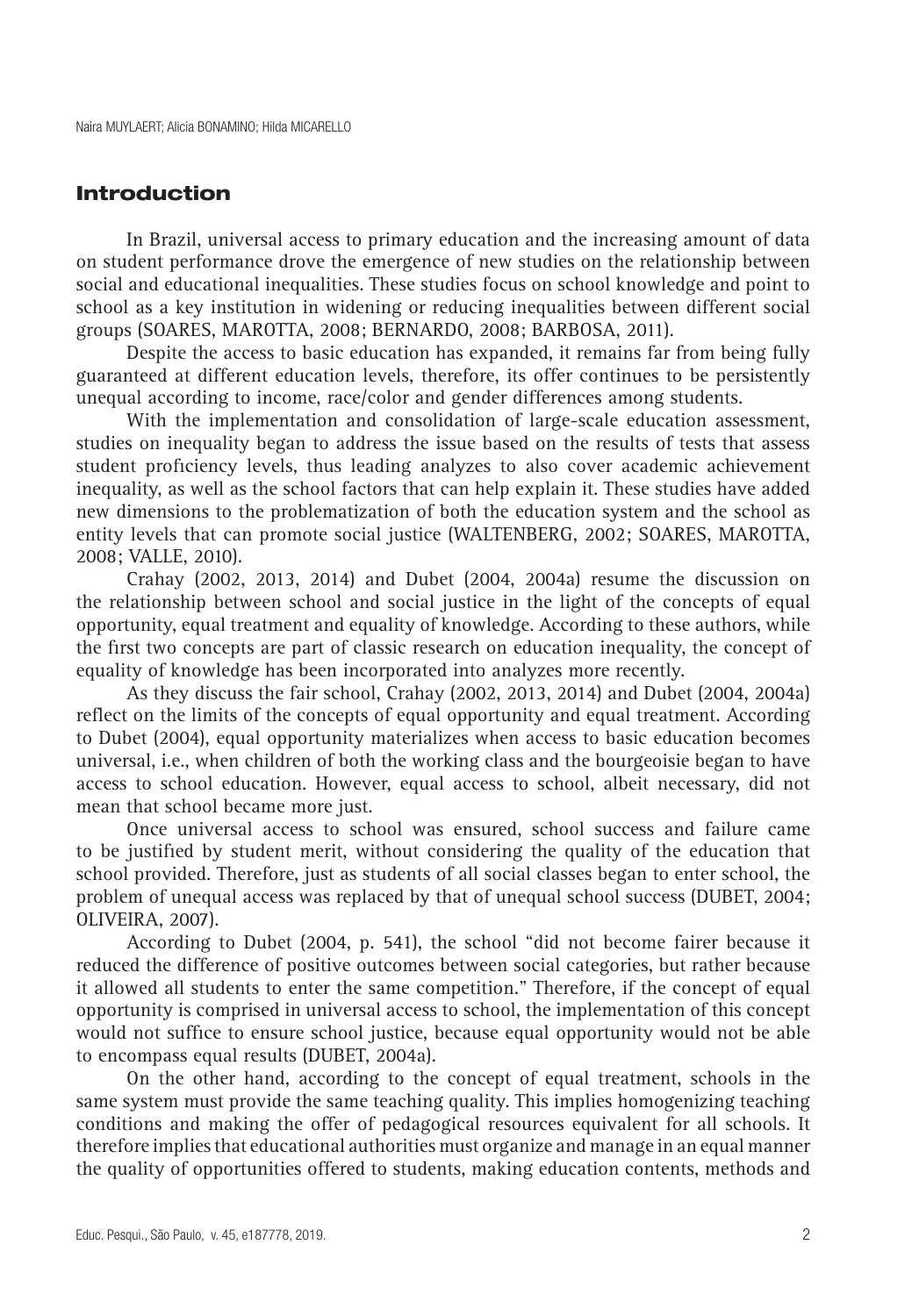conditions uniform, homogeneous, equal. In other words, equal treatment would translate into providing the same education for students of different social backgrounds.

From the perspective of equal treatment, once all students are granted the same teaching quality, each student's success or failure would be legitimized by her/his own merit and by the effort she/he puts into her/his school activities. Thus unequal results would be acceptable and justified by merit.

Both equal opportunity and equal treatment contain premises related to the pursuit of a fair school. According to Crahay (2002, 2013), the limits of this equality, however, become visible in the impossibility to ensure the acquisition of knowledge common to all students. The notions of equal opportunity and equal treatment, while pointing to relevant issues, would therefore be insufficient to guide the materialization of a fair school. The principle of equality of knowledge is presented by Crahay (2002, 2013) as a goal for public policies so as to ensure that Brazilian schools can actually provide equal opportunities for all.

According to Crahay (2002, 2013), equality of knowledge is connected to the definition of corrective or compensatory justice, and it affirms that school should ensure that all students learn the desired knowledge. To that end, according to him, the school should act in order to avoid increasing the socioeconomic inequalities found between students by implementing a pedagogical project organized according to objectives to be achieved by all students. To Crahay (2002, 2013), this means that teaching and learning processes should be established according to basic knowledge – i.e., knowledge that the author defines as fundamental and to be acquired by everybody, regardless of each student's social class, race/color or gender. Learning basic knowledge is a right of all individuals and it should be realized through effective pedagogical practices (CRAHAY, 2002, 2013).

The present study aims to investigate the notion of equality of knowledge proposed by Crahay, based on proficiency data<sup>3</sup> from the Basic Education Assessment Program of the State of Espírito Santo (PAEBES-Alfa) for the third grade of primary education – the school year in which the literacy stage ends. In other words, the study proposes to analyze whether the reading skills measured by PAEBES-Alfa are being acquired by all students – an idea advocated by the concept of equality of knowledge – in the school year that corresponds to the end of the literacy stage in Brazil.

To that end, we analyze the variation in the percentage of correct answers on difficult items of the reading test administered in 2014 for classes with high and low average performances. A total of 7,781 students of 1,168 classes in 349 schools were assessed. Our selection of these data considered some criteria: the education system, the number of classes in each school and the longitudinal design of PAEBES-Alfa. Thus, we selected students from public schools (in both municipal and state education systems), who were enrolled in schools with two or more classes and had proficiency data for the four PAEBES-Alfa assessment rounds, as follows: first-grade entry assessment, in 2012;

<sup>3-</sup> We decided to use data from an Assessment Program focused on literacy as there is a consensus among experts that the learning related to this school stage is considered as basic knowledge – the type of knowledge defined by Crahay (2002; 2013) as universal and fundamental for the development of the individual.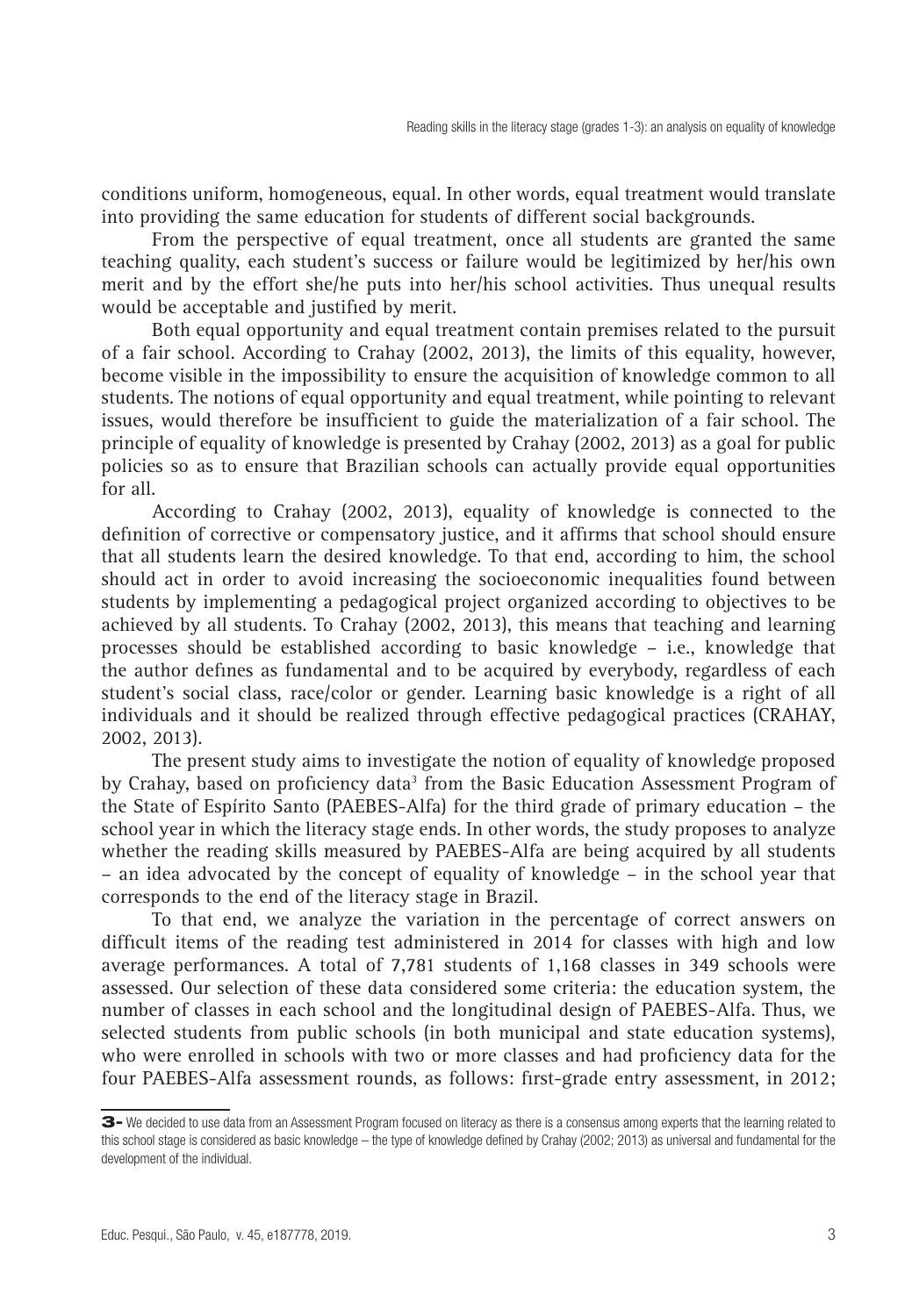first-grade exit assessment, in 2012; second-grade exit assessment, in 2013; and thirdgrade exit assessment, in 2014.

The correct-answer rate variation was also pedagogically analyzed in items that assessed five specific skills, namely: D15 - Finding explicit information in longer texts or in texts presenting data; D17 - Inferring information from texts; D18 - Identifying the subject of texts; D13 - Identifying various genres; and D14 - Recognizing the purpose of various genres. These reading skills, among others, are described in the PAEBES-Alfa Reference Model<sup>4</sup> – a document that presents the competences and descriptors that cognitive tests should assess.

According to the literature, although some reading skills are more elementary than others, they all combine to form the stages of textual processing, and their acquisition is fundamental to consolidate the reading dimension of literacy.

Finding explicit information refers to an elementary dimension of the reading process, and it mobilizes knowledge about the elements found on the text's surface (KOCH, 2016). As for the ability to infer information from a text, it concerns the semantic dimension of the reading competence and encourages building new representations of this nature, i.e., building new meanings from information that is explicit in the text. Identifying the subject of the text, for example, is an inferential process as the reader must consider the different information contained in the text to synthesize its contents. In turn, the ability to identify various genres and recognize their purposes refers to the social uses of reading in various communicative situations, since different genres are related with particular social practices.

The main goal of the present article is to examine how the learning of these skills is distributed among the students assessed by PAEBES-Alpha by the end of the literacy stage.

Apart from this introduction, the present work is organized in three sections. The next section describes the study's methodological procedures. Then, the main pedagogical analyzes of the statistical results are discussed, and the final considerations summarize the findings of the study.

#### Methodology

One possible way of examining the knowledge acquired by students and how that knowledge is distributed is to analyze both the percentage of correct answers on items of tests of proficiency levels and the variation of that percentage. In this study, we start from three assumptions: i) an item with a high correct-answer rate indicates that the skill assessed has been acquired by and is consolidated in the majority of students; ii) an item with a low correct-answer rate indicates that few students have acquired the skill assessed; and iii) if the variation of this rate between classes is high within a school, then students' acquisition of the skill is unequal, and if the variation is small, then students' learning of the skill is more homogeneous or egalitarian.

<sup>4-</sup> Available at: http://www.paebesalfa2onda.caedufjf.net/wp-content/uploads/2014/09/PAEBES-ALFA-2015-MATRIZ-DE-REFER%C3%8ANCIA-L%C3%8DNGUA-PORTUGUESA-3EF.pdf.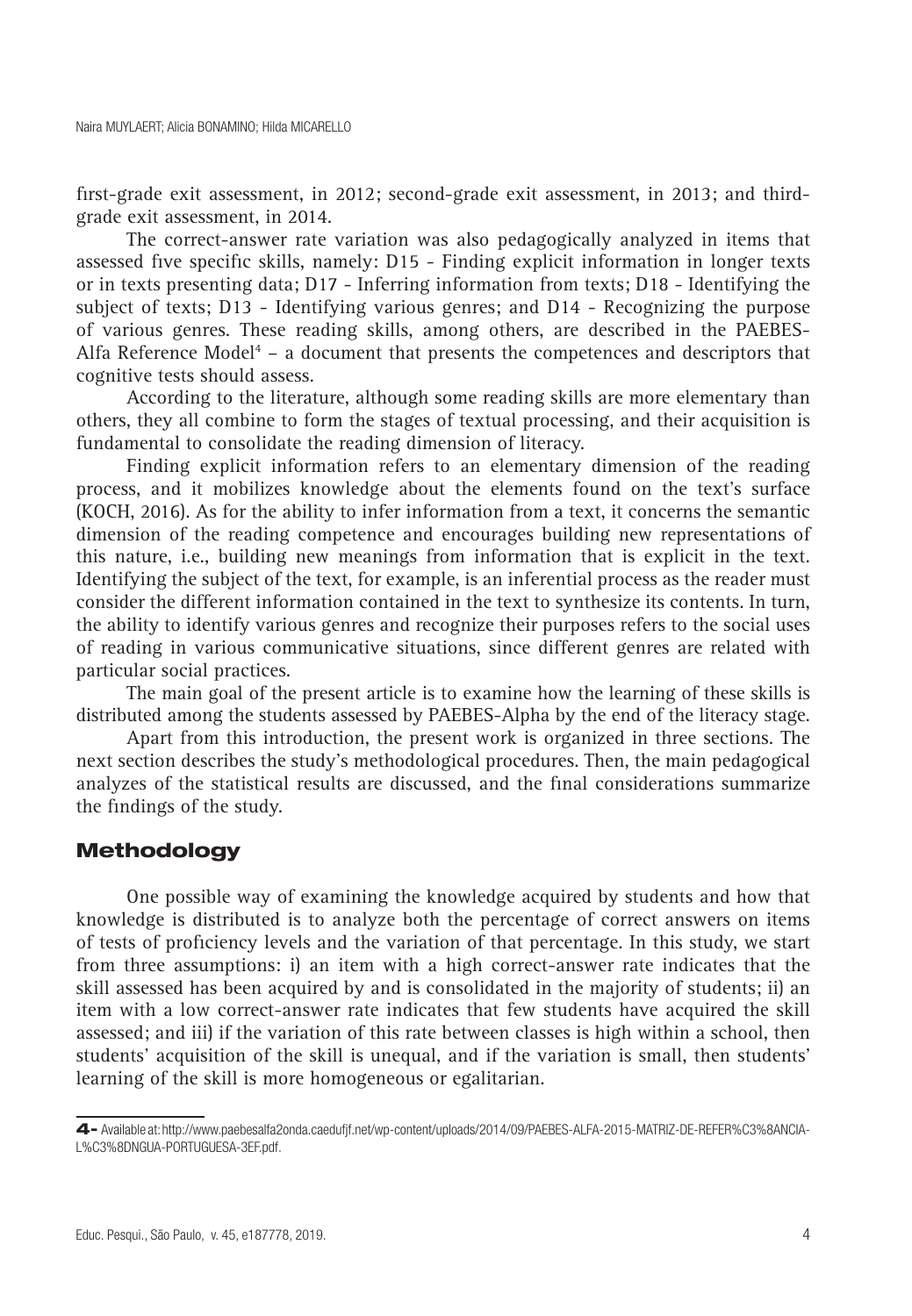In analyzing correct-answer rates on items of an educational assessment, a problem that arises is the instability of means, since these depend directly on students' performance. Two situations are possible here. One in which a given item has a mean correct-answer rate of nearly 100%, thus revealing a state of learning consolidation by all students. And another, in which the mean correct-answer rate for an item is 0 or close to 0, indicating that the skill measured may have been inadequately addressed by the teacher, or even not been addressed at all in the classroom.

In PAEBES-Alfa, we treated this instability using b parameter, which, in Item Response Theory<sup>5</sup> (IRT), indicates the item's degree of difficulty. The same skill can be measured by an easy and a difficult item, and the percentage of correct answers to each of these will reveal the degree of complexity that this skill can present, as well as its development by the students assessed.

In all, the 2014 PAEBES-Alfa administered 80 reading items. These items assess the 20 skills presented in the Reference Model descriptors. Each item has a particular b parameter, which indicates the item's degree of complexity. Thus, some items assess the same skill, but have different b parameters, indicating that several items can assess the same skill at different degrees of difficulty.

Considering the limits of this article, we propose to analyze the percentage of correct answers to items considered difficult, i.e., the ones whose IRT b parameter is considered high, since they represent the assessed skills at their most complex and indicate whether such skills were satisfactorily acquired.

In order to select the difficult items, we divided the item difficulty scale<sup>6</sup> (b parameter) in four parts and classified the items into 3 difficulty levels: high (4th quartile), medium (2nd and 3rd quartiles) and low (1st quartile). The items considered difficult were the ones in quartile 4, i.e., those with a b parameter higher than 715.1. Table 1 shows the quartiles of b parameter measure.

| Degree of difficulty                       | Quartile   | <b>B</b> Parameter Scale |
|--------------------------------------------|------------|--------------------------|
| Quartile 1<br>From 293.89 to 540.09<br>Low |            |                          |
| Medium                                     | Quartile 2 | 540.10 to 624.21         |
|                                            | Quartile 3 | 624.22 to 715.08         |
| High<br>Quartile 4                         |            | Above 715, 09            |

Source: Prepared by the authors based on data from PAEBES-Alfa.

<sup>5-</sup> Item Response Theory is a psychometric assessment method that does not just count the total number of correct answers in the cognitive test. One of its assumptions says that the item is the basic unit of analysis, therefore, the performance can be explained both by the skill assessed and by the item's characteristics. B parameter is one of the characteristics that form the item. Moreover, according to this theory, one can, based on the items, build a proficiency scale that allows determining at what point students are situated on it according to the level of proficiency they achieved in the test.

<sup>6-</sup> The PAEBES-Alpha proficiency scale has a mean of 500 and a standard deviation of 100. This means, roughly speaking, that this scale ranges from 0 to 1000 points.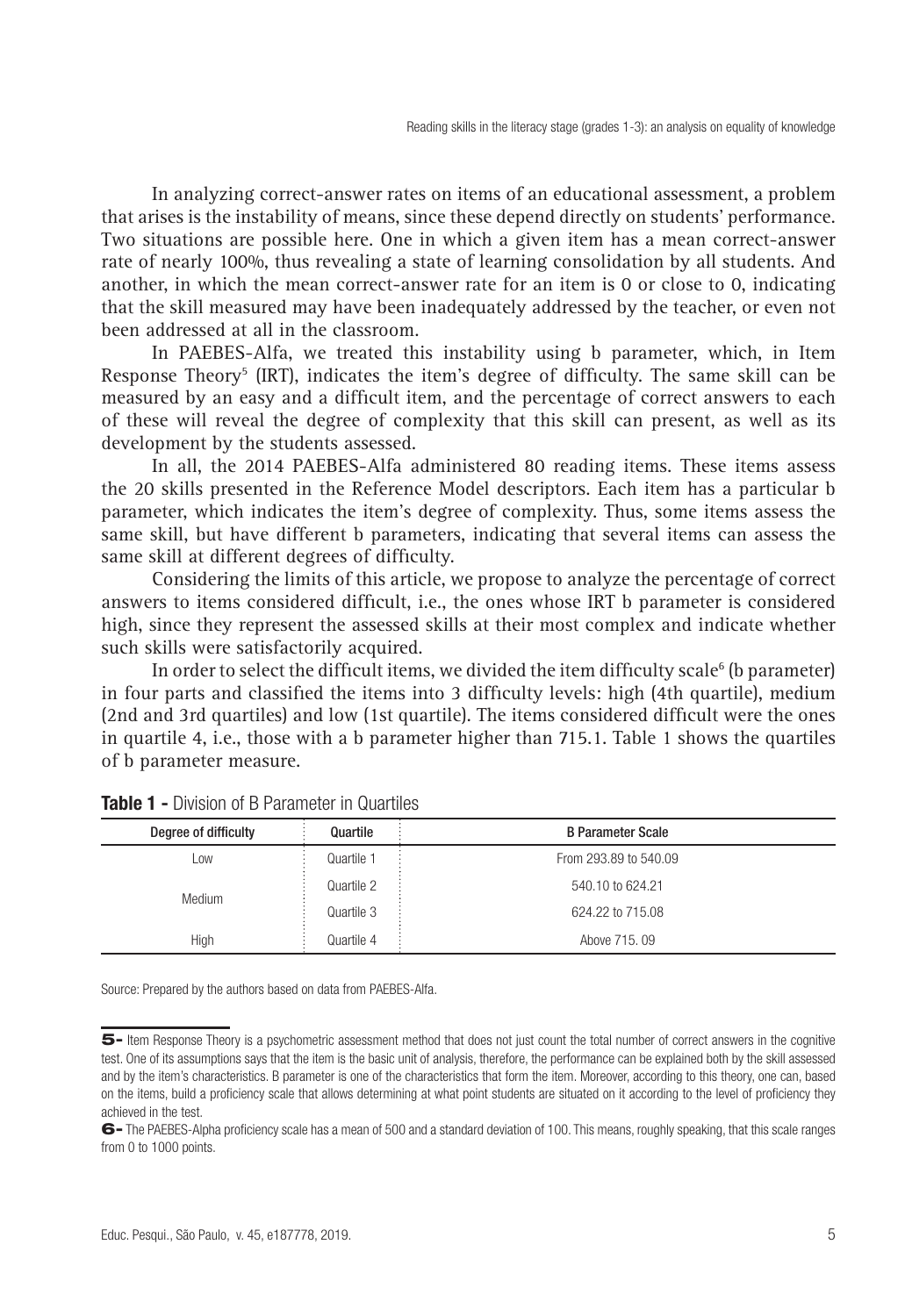Before analyzing the correct answer rates, two statistical procedures were performed. The first was correcting for accidentally correct answers,<sup>7</sup> and the second was estimating the rates of achievement controlled by the students' social and demographic characteristics more associated with school performance, such as student socioeconomic status, color/ race, and gender (CARVALHO, 2003; SOARES, ALVES, 2013; XAVIER, ALVES, 2015). Using these variables, we built a linear hierarchical model with three levels: student, class and school. The correct-answer rate estimation for each item was corrected by accidentally correct answers and controlled by the social variables (socioeconomic index (ISE), color/ race and sex) at the student level, while at the class and school levels, the model is unconditional (i.e., without explanatory variables).

Chart 1 shows which variables had statistical significance in the social control of the correct-answer rate estimation. The items in bold are the ones considered difficult according to b parameter, which were analyzed in this work.

| Variables with statistical<br>significance | Reading Items of Third Grade (Primary Education)                                                                                    |
|--------------------------------------------|-------------------------------------------------------------------------------------------------------------------------------------|
| Socioeconomic Index (ISE)                  | P1; P4; P6; P9; P10; P20; P22; P23; P30; P32; P34; P38; P3; P46; P50; P55; P57; P59; P64; P65;<br>P66; P68; P70; P72; P76; P78; P79 |
| ISE, Race, Sex                             | P2; P12; P25; P26; P41; P43; P48; P67; P71; P73                                                                                     |
| ISE, Sex                                   | P3; P5; P14; P17; P27; P28; P29; P31; P37; P45; P47; P49; P56; P69; P77; P80                                                        |
| ISE, Race, Sex                             | P7; P8; P21; P24; P40; P44; P52; P62                                                                                                |
| Race                                       | P <sub>16</sub>                                                                                                                     |
| Sex                                        | P11; P15; P18; P33; P35; P58; P75                                                                                                   |
| Race, Sex                                  | P13; P19                                                                                                                            |
| No significance                            | <b>P36</b> , P32; <b>P51</b> ; P53; P54; <b>P60</b> ; P61; <b>P63</b> ; P74                                                         |

**Chart 1 -** Variables that formed the regression models for the control of correct-answer rates by social characteristics

Source: Prepared by the authors based on data from PAEBES-Alfa.

Below we present the variation in the rate of correct answers to the items considered difficult (those in quartile 4) for the 3rd grade of primary education and discuss its pedagogical meaning.

<sup>7-</sup> In a large-scale assessment, performance means are estimated from data for students' answers to the items of the test, these variables having a binary coding in which the null value corresponds to error, and one corresponds to a correct answer. In the reading test, all items were multiplechoice, with four response options. With this configuration, the likelihood to answer correctly (25%) is significant, even if the respondent lacks the knowledge for doing so. In order to mitigate this problem in the interpretation of correct-answer rate means, we used a procedure to correct for accidentally correct answers, expressed by the formula: Corrected\_rate = Real\_rate - (100 – Real\_rate)/(N - 1).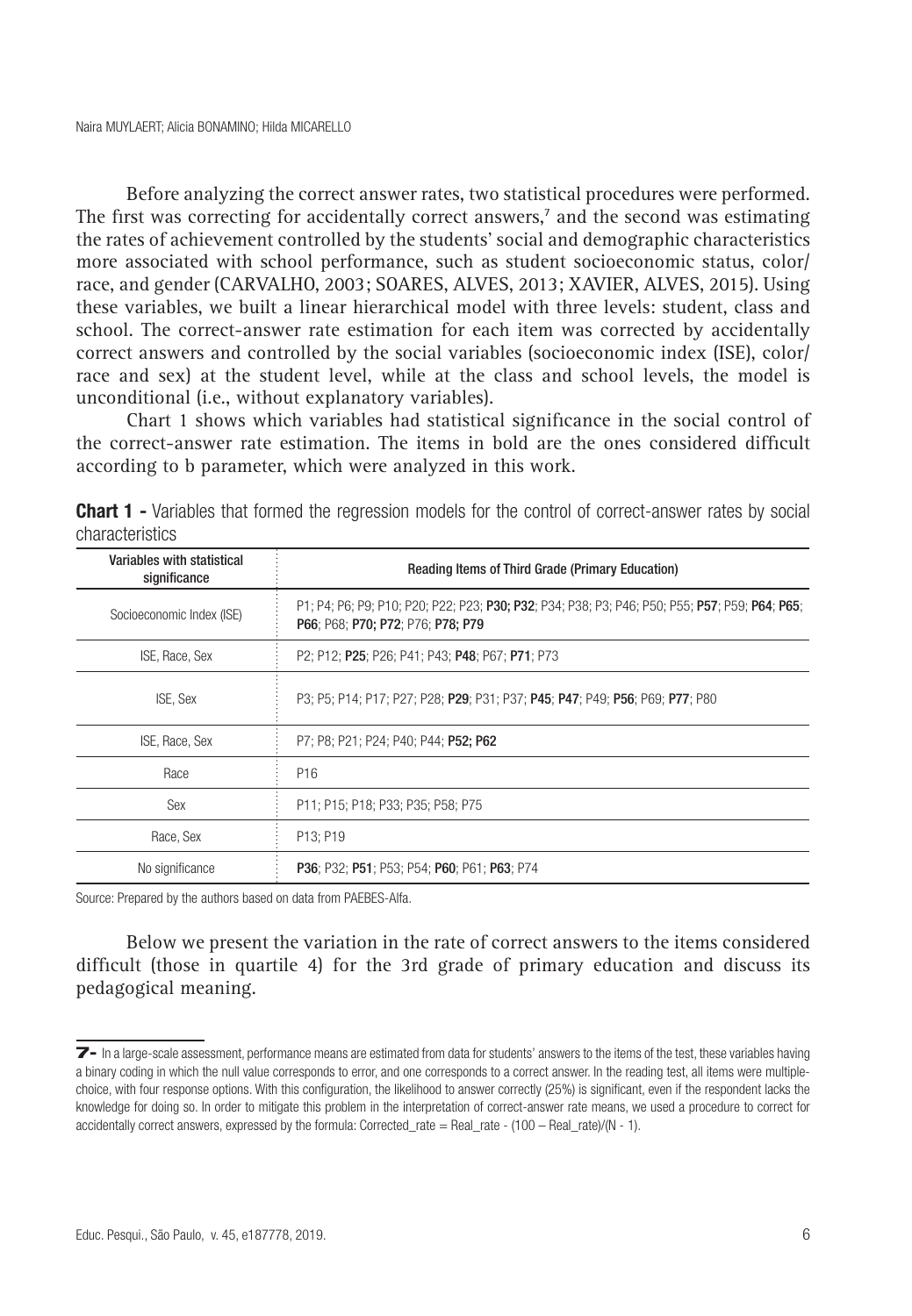#### Results

In order to check the equality of knowledge between the classes, their mean performance was divided in tertiles – upper, middle and lower. The lower tertile refers to low-proficiency classes, the middle tertile to medium-proficiency classes, and the upper tertile to high-proficiency classes. In this study, the data for high and low mean proficiency classes were analyzed in order to find whether the complex skills were acquired in a homogeneous (egalitarian) or heterogeneous (unequal) way between both groups of classes in the same schools.

The analysis consisted of finding the percentage of correct answers on difficult items and its variation according to the classes' level of performance, and observing the skills assessed by those items. On the one hand, we consider that a high correct-answer rate for an item shows that the assessed skill is mastered by nearly all students, and that this result evidences the effectiveness of the school's work in ensuring the learning of the skill. On the other hand, we consider that an item with a low correct-answer rate indicates that few students have acquired the skill assessed and, therefore, the school likely did not address, or addressed improperly or insufficiently that skill.

In terms of equality of knowledge – a concept that guides this study –, items with a high correct-answer rate variation between the classes show that the skill assessed was addressed differently between the groups of students. The same occurs with the analysis of items with a high correct-answer rate variation, but in which the mean rate is low for both high and low-performance groups.

Analyzing the differences in the rate of correct answers to items that evaluate certain reading skills between these two groups of classes can help understanding which skills were the object of greater or less equality in the distribution of that knowledge between the classes assessed in each school .

Although the PAEBES-Alfa Reference Model for Portuguese expresses only a limited portion of the curriculum in terms of what can be measured through the standardized tests typically used in large-scale assessments, it presents important elements related to the skills and competences to be developed in the literacy stage of primary education. This feature allows analyzing the percentage of correct answers to the items and, therefore, identifying the emphasis given to different and relevant skills in the teaching and learning process involved in the literacy stage.

Table 2 shows the items considered difficult for the 3rd grade of primary education, the rate of correct answers to these items for both high and low-performance classes, the variation of this rate, and the skill assessed by the item.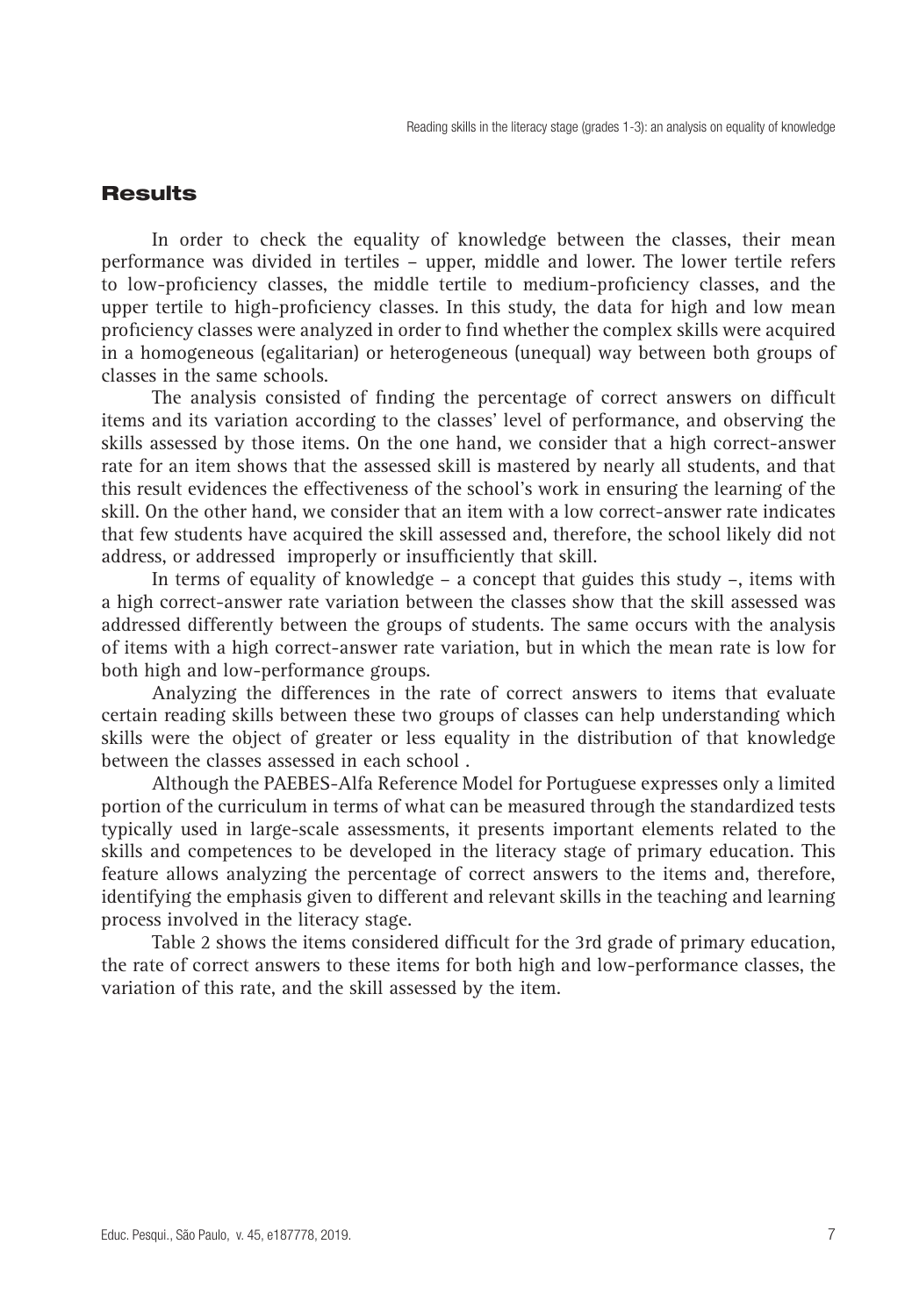| Item | Performance Level | Correct-<br>Answer Rate | Rate Difference between<br><b>Both Groups</b> | Skill                                                                  |  |  |
|------|-------------------|-------------------------|-----------------------------------------------|------------------------------------------------------------------------|--|--|
|      | Low               | 11.69                   |                                               | Identifying the number of syllables in a word (syllable                |  |  |
| 64   | High              | 26.09                   | 14.39                                         | awareness).                                                            |  |  |
| 72   | Low               | 47.45                   | 14.18                                         | Establishing thematic continuity relationships based on                |  |  |
|      | High              | 61.63                   |                                               | retrieving elements from the text's reference chain.                   |  |  |
|      | Low               | 38.34                   |                                               |                                                                        |  |  |
| 51   | High              | 50.99                   | 12.65                                         | Identifying a text's subject.                                          |  |  |
| 52   | Low               | 45.62                   | 12.25                                         |                                                                        |  |  |
|      | High              | 57.87                   |                                               | Recognizing the purpose of diverse genres.                             |  |  |
| 79   | Low               | 33.82                   |                                               |                                                                        |  |  |
|      | High              | 45.92                   | 12.10                                         | Inferring information implicit in texts.                               |  |  |
|      | Low               | 56.42                   |                                               | Identifying the effect of meaning arising from the use of              |  |  |
| 62   | High              | 67.63                   | 11.21                                         | graphical resources, punctuation, lexical selection and<br>repetition. |  |  |
|      | Low               | 44.63                   |                                               | Identifying humor effects in diverse texts.                            |  |  |
| 70   | High              | 53.91                   | 9.28                                          |                                                                        |  |  |
|      | Low               | 9.07                    |                                               | Identifying linguistic marks that evidence the enunciator              |  |  |
| 65   | High              | 18.23                   | 9.17                                          | in direct or indirect speech.                                          |  |  |
|      | Low               | 66.19                   |                                               |                                                                        |  |  |
| 32   | High              | 74.90                   | 8.71                                          | Identifying diverse genres.                                            |  |  |
|      | Low               | 52.18                   |                                               | Identifying the effect of meaning arising from the use of              |  |  |
| 48   | High              | 60.80                   | 8.62                                          | graphical resources, punctuation, lexical selection and<br>repetition. |  |  |
|      | Low               | 69.69                   |                                               | Identifying the effect of meaning arising from the use of              |  |  |
| 29   | High              | 78.21                   | 8.53                                          | graphical resources, punctuation, lexical selection and<br>repetition. |  |  |
|      | Low               | 23.41                   |                                               |                                                                        |  |  |
| 63   | High              | 31.71                   | 8.30                                          | Recognizing the purpose of diverse genres.                             |  |  |
|      | Low               | 72.81                   |                                               |                                                                        |  |  |
| 25   | High              | 80.63                   | 7.83                                          | Identifying a text's subject.                                          |  |  |
|      | Low               | 63.42                   |                                               | Establishing logical, discursive relationships existing in             |  |  |
| 45   | High              | 70.74                   | 7.32                                          | the text.                                                              |  |  |
|      | Low               | 56.42                   |                                               | Finding explicit information in longer texts or in texts               |  |  |
| 57   | High              | 63.30                   | 6.88                                          | presenting data.                                                       |  |  |
|      | Low               | 81.24                   |                                               |                                                                        |  |  |
| 71   | High              | 87.48                   | 6.23                                          | Identifying diverse genres.                                            |  |  |
|      | Low               | 48.95                   |                                               |                                                                        |  |  |
| 78   | High              | 54.76                   | 5.81                                          | Identifying humor effects in diverse texts.                            |  |  |

|                      |  |  | <b>Chart 2 –</b> Correct-answer rates and their variation for difficult items by level of performance – 3rd grade |  |
|----------------------|--|--|-------------------------------------------------------------------------------------------------------------------|--|
| of primary education |  |  |                                                                                                                   |  |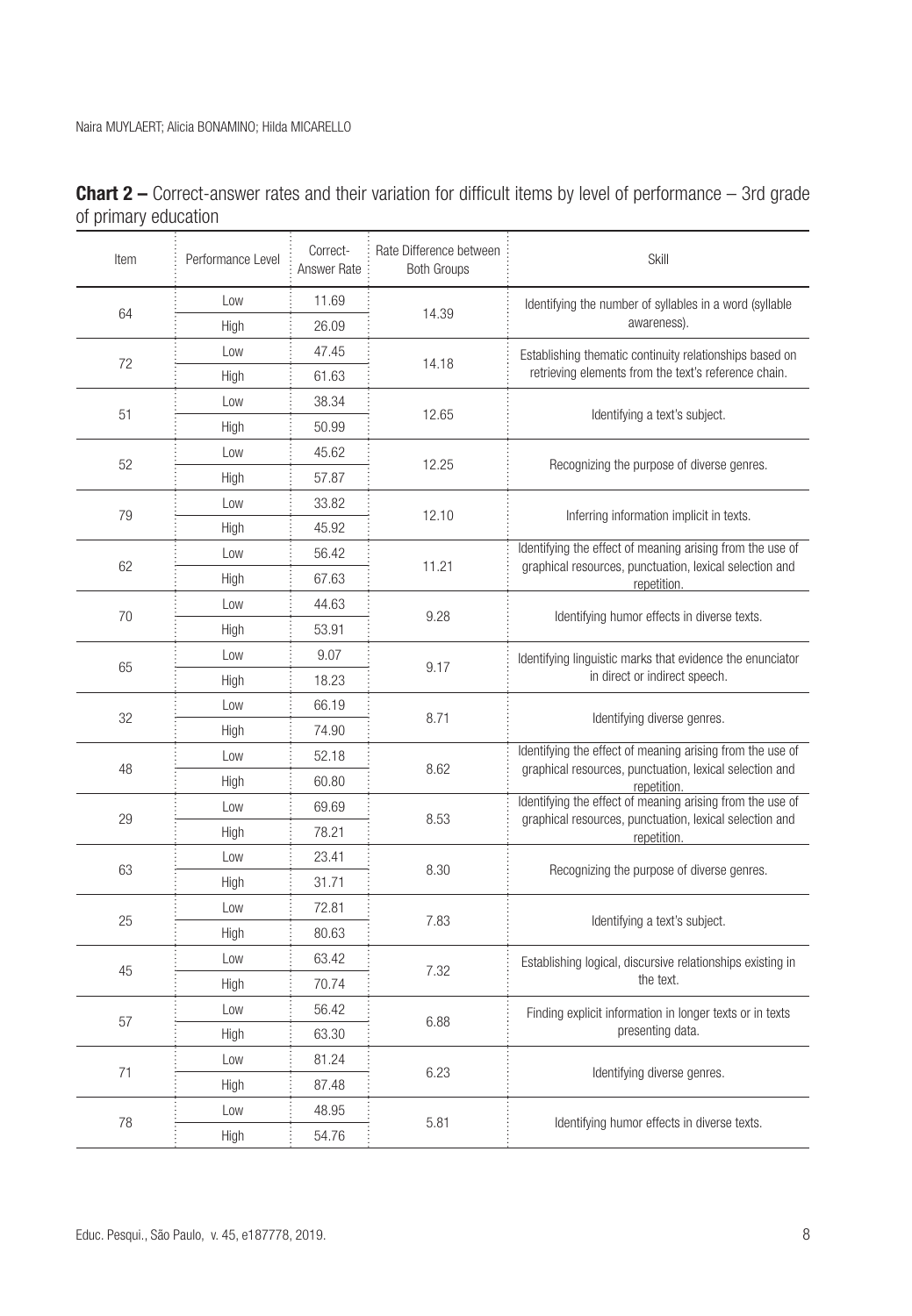Reading skills in the literacy stage (grades 1-3): an analysis on equality of knowledge

| Low<br>30<br>High |      | 59.49 | 5.60 | Finding explicit information in longer texts or in texts                |  |  |
|-------------------|------|-------|------|-------------------------------------------------------------------------|--|--|
|                   |      | 65.08 |      | presenting data.                                                        |  |  |
| Low               |      | 54.90 | 5.50 | Inferring information implicit in texts.                                |  |  |
| 60                | High | 60.40 |      |                                                                         |  |  |
| 66                | Low  | 76.00 | 5.37 | Finding explicit information in longer texts or in texts                |  |  |
|                   | High | 81.37 |      | presenting data                                                         |  |  |
| 47                | Low  | 83.42 | 4.87 | Establishing logical, discursive relationships existing in<br>the text. |  |  |
| High              |      | 88.28 |      |                                                                         |  |  |
| Low               |      | 76.31 |      |                                                                         |  |  |
| 77<br>High        |      | 80.05 | 3.74 | Recognizing the purpose of diverse genres.                              |  |  |
| Low<br>56<br>High |      | 68.48 |      | Establishing logical, discursive relationships existing in<br>the text. |  |  |
|                   |      | 71.88 | 3.40 |                                                                         |  |  |
| 36                | Low  | 38.46 |      | Finding explicit information in longer texts or in texts                |  |  |
|                   | High | 41.40 | 2.94 | presenting data.                                                        |  |  |

Source: Prepared by the authors based on data from PAEBES-Alfa.

Given the breadth of the Reference Model and the limits of this article, our analysis considers five descriptors: two of them describe skills that, from a linguistic perspective, may be considered less complex; the other three descriptors refer to more complex skills, for reasons we will explore later.

Firstly, we will reflect on the nature of these reading skills, the different difficulty levels at which they can be assessed, and their role in educating a proficient reader. Then, we will analyze the different correct-answer levels observed in both groups of classes and the items that evaluate these skills.

## Skills Related to Explicit Information in the Text and in Making Inferences

The first skill to be analyzed is the one described in the Reference Model under code D15 – Finding explicit information in longer texts or in texts presenting data. Finding explicit information refers to a rather elementary dimension of the reading process: identifying elements which are on the text's surface, i.e., information whose identification does not depend on making more complex inferences. This is, therefore, a rather elementary and localized dimension of text processing, since reading with comprehension requires a series of inferences based on which the reader produces meanings for what she/he reads.

Based on Heinemann and Viehweger (1991), Koch (2016) says that three types of knowledge operate in text processing: linguistic, encyclopedic and interactional knowledge. Linguistic knowledge is responsible: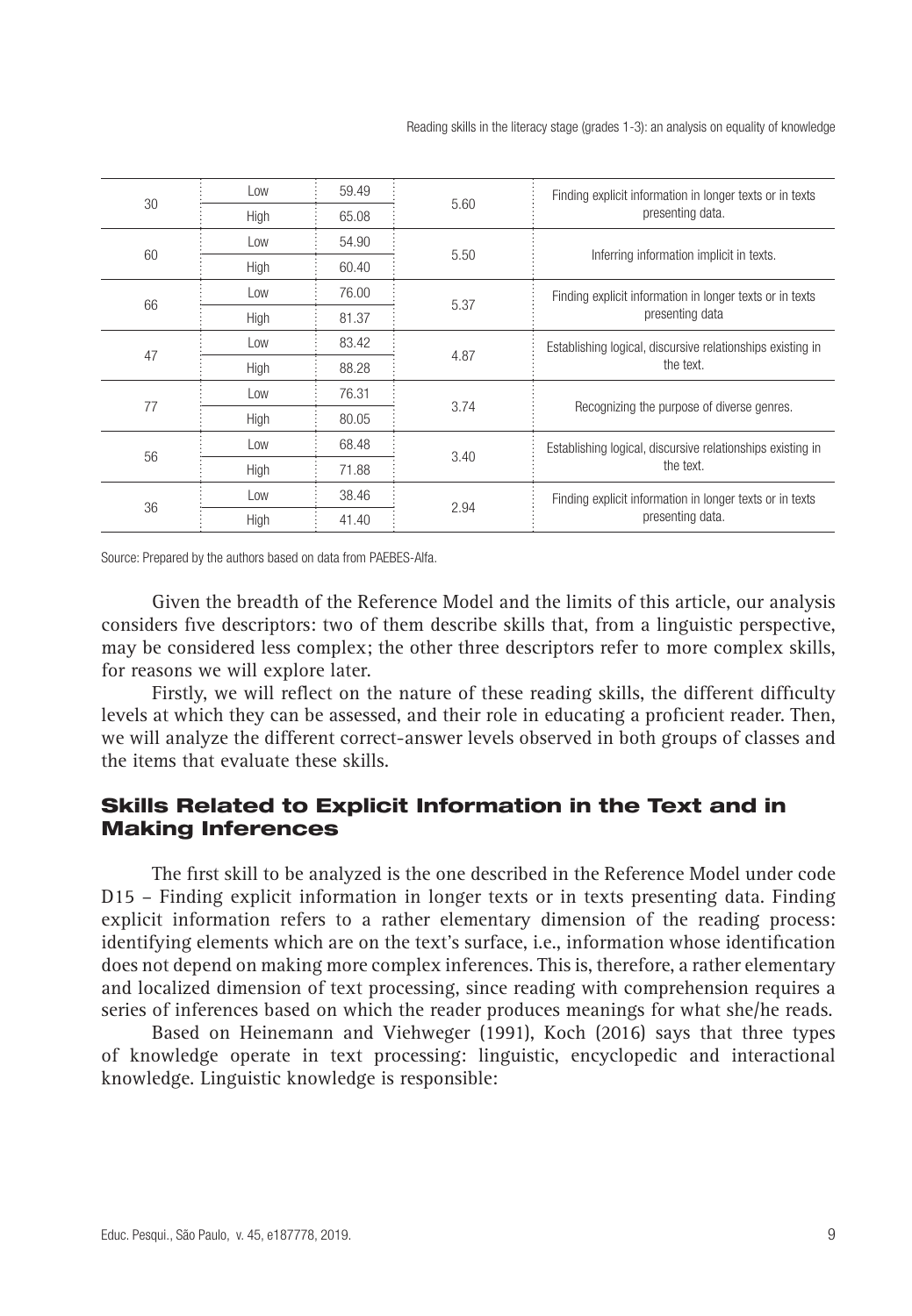[...] for the organization of linguistic material on the text's surface, for the use of cohesive means provided by the language for referral or text sequencing, for the lexical selection appropriate to the subject and/or to the cognitive models mobilized. (KOCH, 2016, p. 32).

Encyclopedic knowledge refers to the reader's experience of the world, which is mobilized in making predictions about the content of the text, as well as in filling any gaps (things left unsaid by the text, which the reader knows thanks to previous experience with the genre, subject, etc.). Interactional knowledge concerns recognizing the communicative situation in which the text materializes, i.e., its purpose in a given social situation.

The ability to find explicit information in texts mobilizes chiefly linguistic knowledge (KOCH, 2016), since in order to identify some particular information explicitly marked in the text, it is necessary, primarily, to decode the writing so as to find the requested information. It is, therefore, a rather specific and elementary skill in the broader set of skills required in processing a text. The levels of complexity this skill may involve will depend on factors such as the length of the text, the vocabulary used, the amount of information it presents and the position of the particular information being sought within the text. Information appearing early on and with some degree of emphasis is normally easier to find than when it is situated in the middle of the text as this requires further reading, thus posing a major challenge for readers still in the process of acquiring literacy, for whom the decoding of writing takes up a good part of the reading efforts.

With regard to students in the process of acquiring literacy, developing the ability to find information in a text marks a transition between writing decoding and reading comprehension. This is because finding some specific information requested in the item stem requires the student to decipher the writing in order to select some specific information from what the text provides, thus requiring some understanding, though at an elementary level, since it is restricted to elements on the surface of what is being read.

In the test administered to the 3rd grade of primary education, four items corresponded to this descriptor. Table 3 shows the percentage of correct answers to these items for low and high-performance classes, as well as the differences between them.

| <b>Skill</b>                                                                    | Item | <b>Performance Level</b> | Correct-answer<br>rate $(\%)$ | Correct-answer rate difference between<br>both groups |  |
|---------------------------------------------------------------------------------|------|--------------------------|-------------------------------|-------------------------------------------------------|--|
|                                                                                 | 36   | Low                      | 38.46                         | 2.94                                                  |  |
| Finding explicit information<br>in longer texts or in texts<br>presenting data. |      | High                     | 41.4                          |                                                       |  |
|                                                                                 | 66   | Low                      | 76                            | 5.37                                                  |  |
|                                                                                 |      | High                     | 81.37                         |                                                       |  |
|                                                                                 | 30   | Low                      | 59.49                         | 5.6                                                   |  |
|                                                                                 |      | High                     | 65.08                         |                                                       |  |
|                                                                                 |      | Low                      | 56.42                         |                                                       |  |
|                                                                                 | 57   | High                     | 63.3                          | 6.88                                                  |  |

**Chart 3 –** Correct-answer rates and their variation for items related to descriptor D15

Source: Prepared by the authors based on data from PAEBES-Alfa.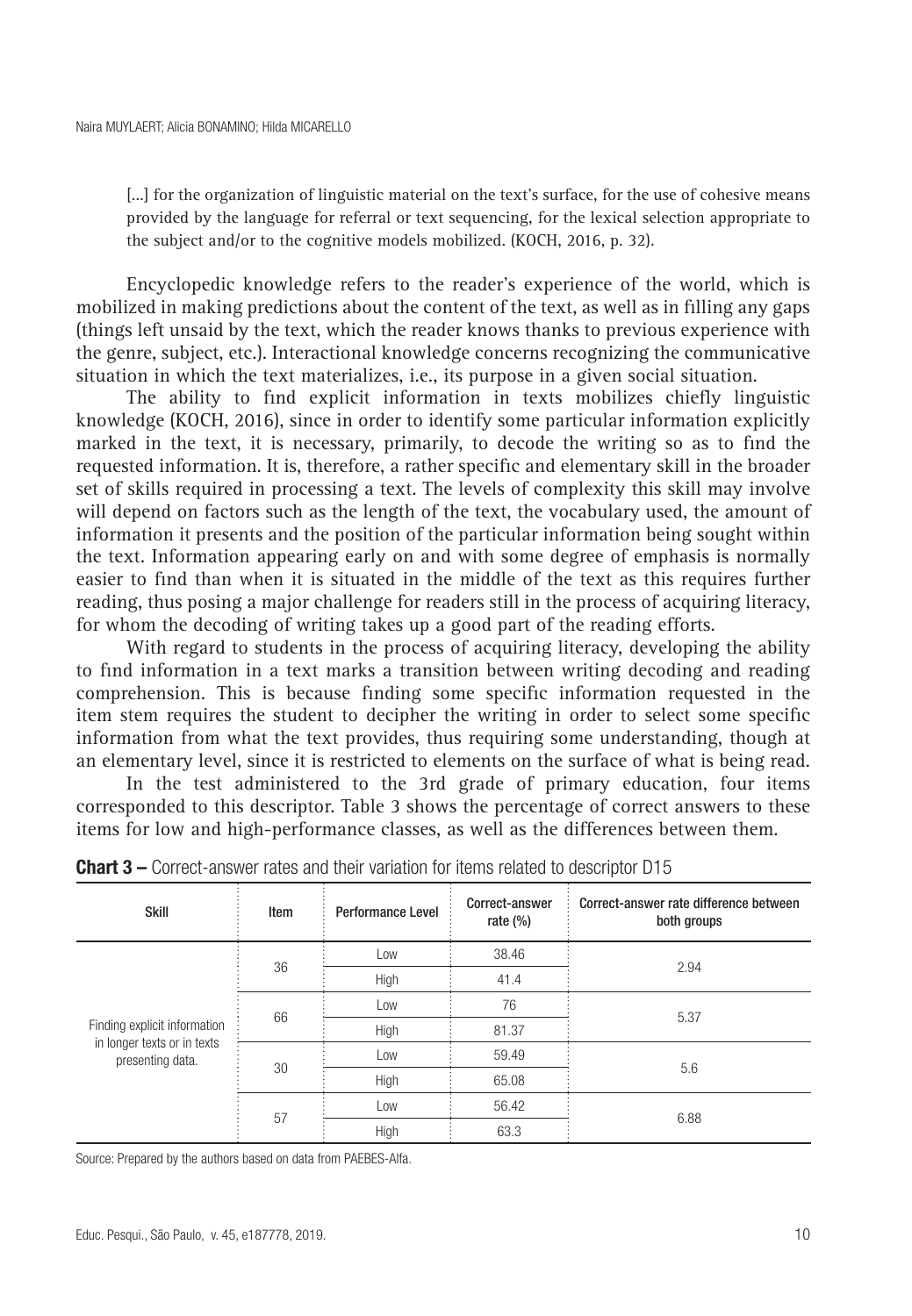Table 3 allows concluding that the ability to find explicit information in texts seems to have been developed by the majority of the students assessed. With regard to item 66, the correct-answer rate for both high and low-performing classes is above 75%, which indicates that most of the students in both classes have developed this skill. Correctanswer rates are also high for items 57 and 30 for both high and low-performance classes, as these rates are above 60%.

The item with lowest correct-answer rates – i.e., item 36 – had poor rates both for high and low-performance groups. In fact, this is the item with the smallest performance difference between the classes – i.e., 2.94 percent points. With regard to the most difficult items, the difference between high and low-performing classes is small, up to 6.88 percent points for the item with the greatest performance variation between the classes. These data indicate that the learning of this skill is distributed with relative equity across the classes considered in this study.

We will now focus on understanding the performance differences between high and low-performing classes regarding a reading skill that can be considered more complex: making inferences from the reading of various texts. This skill is described in the Reference Model under code D17 – Inferring information from texts.

Making inferences is an important part of text processing which concerns the semantic dimension of that processing. In Koch's (2014, p.143) words:

[...] inferences can be seen as cognitive processes through which the listener or reader starts from text information that is explicitly conveyed, considering also the context, to build new semantic representations.

Therefore, making inferences is a fundamental part of the production of meanings by the reader for the text she/he reads, and more than a reading skill, it is a set of various skills that may contain various levels of complexity, depending on both the amount of text information available and the context in which the inferences are required. With regard to large-scale assessments using multiple-choice items, both the text's complexity and the context are given by the problem situation constructed by the item.

Generally speaking, these assessments have approached text complexity through factors such as length, vocabulary and the subjects addressed. However, that is a topic requiring studies that might contribute to greater clarity on how these factors combine to make a text more or less complex for a given audience.

Because the images of the items used in the test were not available for the present study, we cannot analyze these factors (text length, vocabulary and subject), therefore, we will not address this aspect. Our interest here is to demonstrate that making inferences, which the Reference Model treats as a specific skill assessed by the PAEBES-Alpha's reading section, can be considered a significantly more complex skill than finding explicit information in texts.

While finding explicit information in a text requires the reader to use mainly his/ her linguistic knowledge, making inferences requires him/her to mobilize, in different proportions, his/her linguistic, encyclopedic and interactional knowledge. With regard to linguistic knowledge, which we discussed earlier as we analyzed the ability to find information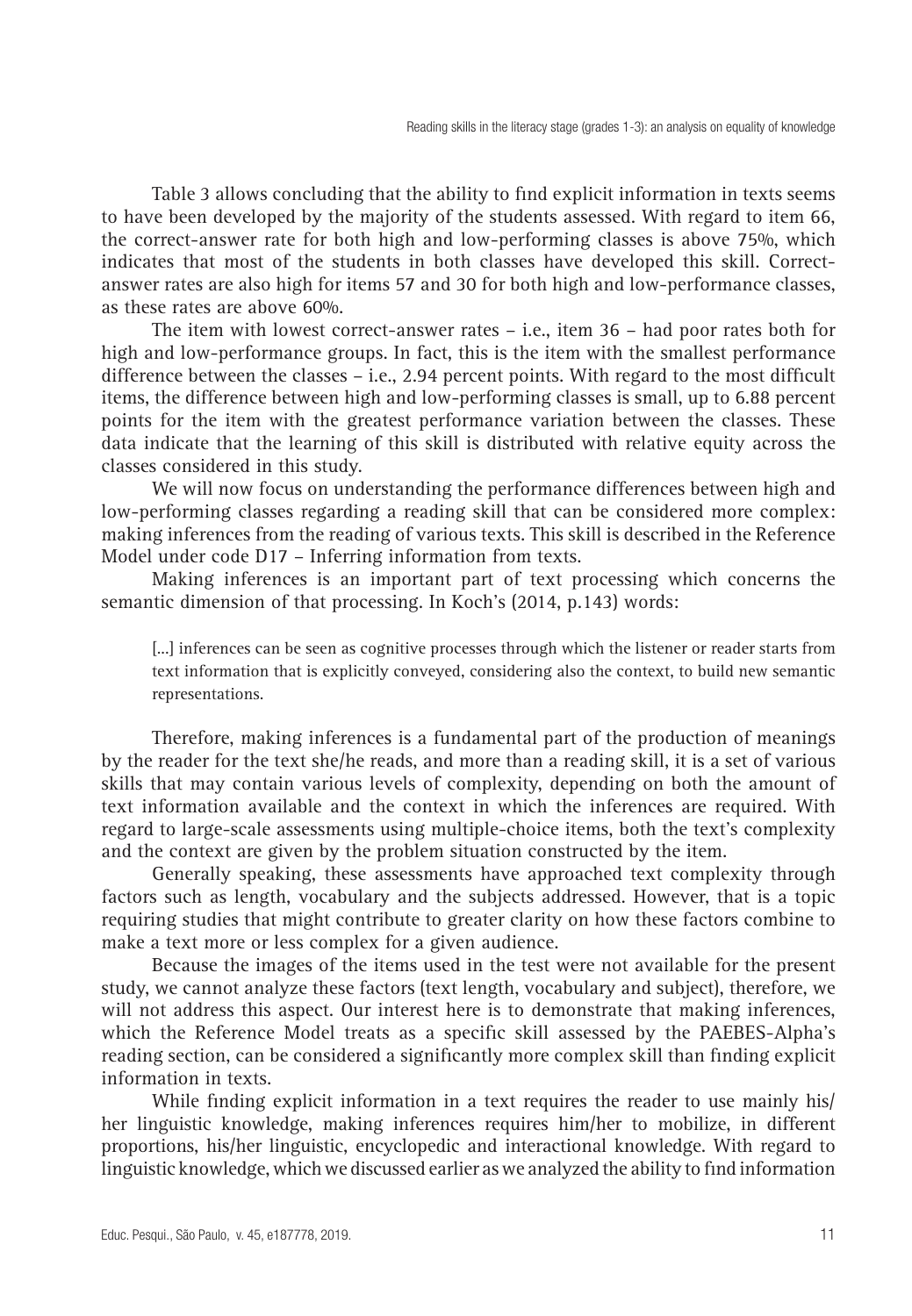in texts, it is the knowledge that allows understanding how the text is organized, i.e., its structure, since it encompasses knowledge of both grammar and lexicon (KOCH, 2016).

Encyclopedic knowledge, or knowledge of the world, builds on the reader's previous experiences, which allow forming hypotheses and filling gaps he/she may come across when reading a text. Finally, interactional knowledge, which encompasses other types of knowledge,<sup>8</sup> is knowledge about the interactional contexts in which texts are produced, whether oral or written. In making inferences, these different systems of knowledge are mobilized by the reader.

According to Marcuschi, to understand a text is to infer. According to the author:

Comprehension is influenced by textual, pragmatic and cognitive conditions, as well as interests and factors such as the reader's knowledge, genre and the form of textualization. Therefore, text comprehension is a complex question that involves not only linguistic, but also anthropological, psychological and factual phenomena. Inferences deal with the relationships between these types of knowledge and many other aspects. (MARCUSCHI, 2008, p. 94).

One may therefore conclude that making inferences is a complex, multi-dimensional process in which several knowledge systems are at play to help the reader produce new information beyond what is already explicit in the text.

In the PAEBES-Alfa test administered to 3rd grade students, two items were related to descriptor D17. Chart 4 shows the correct-answer rate for these items and the difference between low and high-performance classes.

| <b>Skill</b>                            | Item | <b>Performance Level</b> | <b>Correct-answer Rate</b> | Correct-answer rate difference<br>between both groups |
|-----------------------------------------|------|--------------------------|----------------------------|-------------------------------------------------------|
| Inferring information implicit in texts | 79   | Low                      | 33.82                      | 12.1                                                  |
|                                         |      | High                     | 45.92                      |                                                       |
|                                         | 60   | Low                      | 54.9                       | 5.5                                                   |
|                                         |      | High                     | 60.4                       |                                                       |

**Chart 4 -** Correct-answer rates and their variation for items related to descriptor D17

Source: Prepared by the authors based on data from PAEBES-Alfa.

As we can see, the correct-answer rates for the items that assess information inference are significantly lower than those shown in table 3 for the items that assess the ability to find explicit information in the text, both for thigh and low-performing groups. This finding is consistent with the fact that the ability to infer is more complex than that of finding explicit information, as discussed earlier.

Regarding the easiest item – item  $60$  –, this rate is  $60.4\%$  for the high-performance classes, and regarding the most difficult one – item 79 –, it is only 45.92% for the same classes. In turn, for low-performance classes, this rate is 54.9% for item 60, and only

<sup>8-</sup> According to Koch (2016), sociointeractional knowledge encompasses the illocutionary, communicational, metacommunicative and superstructural types of knowledge.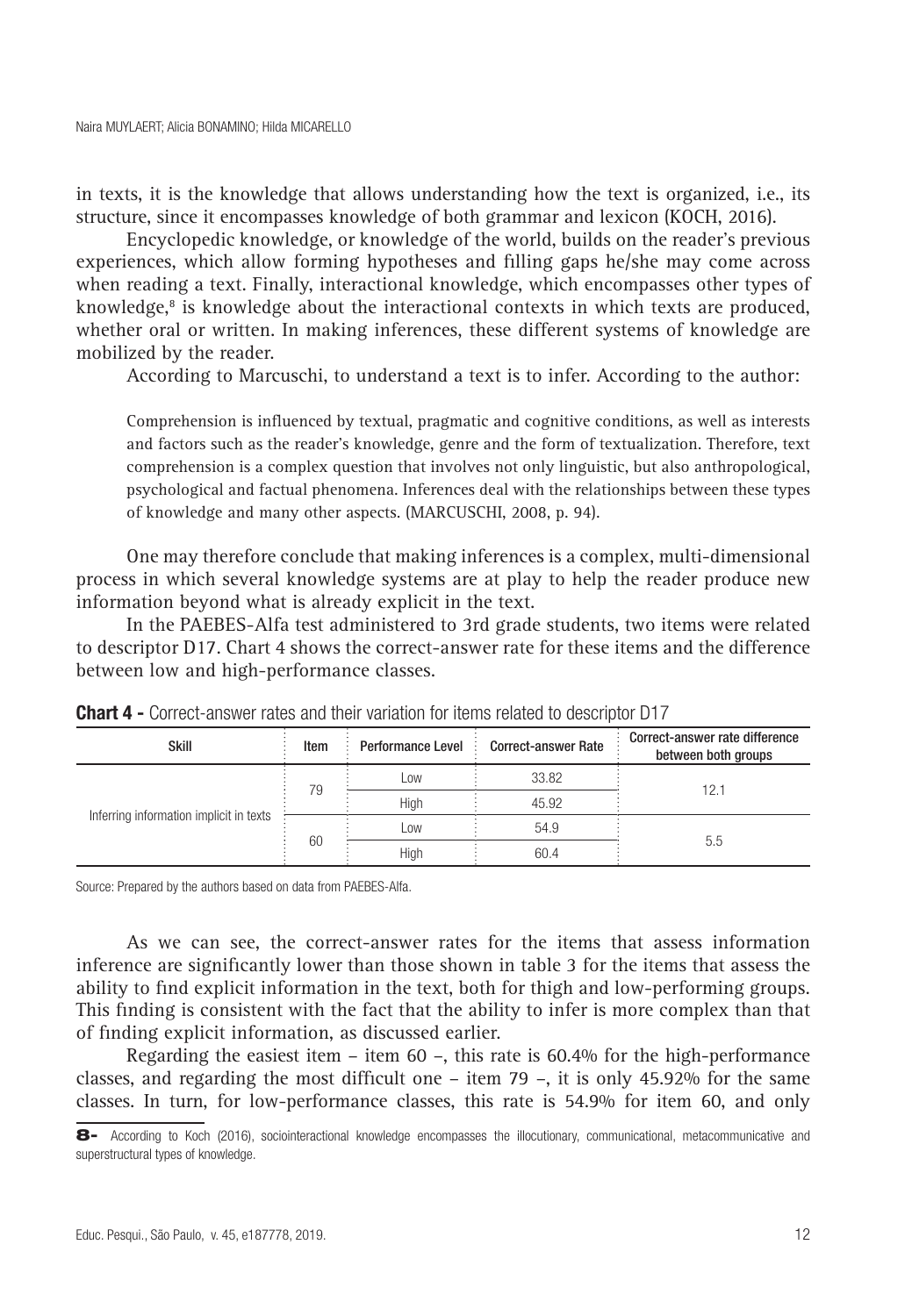33,82% for item 79, the most difficult. It is also noteworthy that, regarding this item, the performance difference between high and low-performing classes is 12.1 percent points, which demonstrates that the knowledge assessed by this item is unequally distributed between the high and low-performing classes, with an advantage for the former. This finding corroborates the hypothesis that when it comes to more complex reading skills, there is a greater inequality in the distribution of knowledge between both groups of classes.

We can also see that, regarding information inference (a more complex reading skill), the smaller the correct-answer rate on the item for both classes, the greater the difference, in percent points, between high and low-performance classes. Therefore, the more complex the skill, the greater the difference between the classes, and the smaller the equality in the distribution of that knowledge among students.

The uneven distribution of knowledge when it comes to more complex reading skills can also be seen in the items related to another Reference Model descriptor: D18 – Identifying the subject of texts.

Identifying the subject matter of a text is also an inferential process as it requires the reader to consider the diverse information provided by the text in order to reach that particular information which summarizes its content. In this process, all three knowledge systems previously mentioned – linguistic, encyclopedic and interactional knowledge – are mobilized by the reader to conclude on the subject treated in the text.

Identifying the text's subject can present different levels of complexity depending on factors related to the text itself – its length, vocabulary, thematic approach, whether the subject is indicated in the title, among others –, as well as factors related to the reader's previous experience – his/her familiarity with the genre and theme, his/her knowledge of the vocabulary, among others. It is possible, therefore, to assess this skill using items with different levels of complexity.

In the PAEBES-Alfa assessment for the 3rd grade, two items assessed the ability described in D18. Table 5 shows the results for high and low-performance classes in these items and the comparison between them.

| <b>Skill</b>                      | Item | <b>Performance Level</b> | Correct-answer<br>rate | Correct-answer rate difference<br>between both groups |  |
|-----------------------------------|------|--------------------------|------------------------|-------------------------------------------------------|--|
| Identifying the subject of texts. | 51   | Low                      | 38.34                  |                                                       |  |
|                                   |      | High                     | 50.99                  | 12.65                                                 |  |
|                                   | 25   | Low                      | 72.81                  |                                                       |  |
|                                   |      | High                     | 80.63                  | 7.86                                                  |  |

**Chart 5 -** Correct-answer rates and their variation for items related to descriptor D18

Source: Prepared by the authors based on data from PAEBES-Alfa.

As shown in Table 5, items assessing the ability to identify the text subject have different levels of difficulty. Item 51 may be considered the most difficult, since in lowperforming classes, only 38.34% of the students answered it correctly, and in high-performing classes, only 50.99% did so. On the other hand, item 25 was easy, since correct-answer rate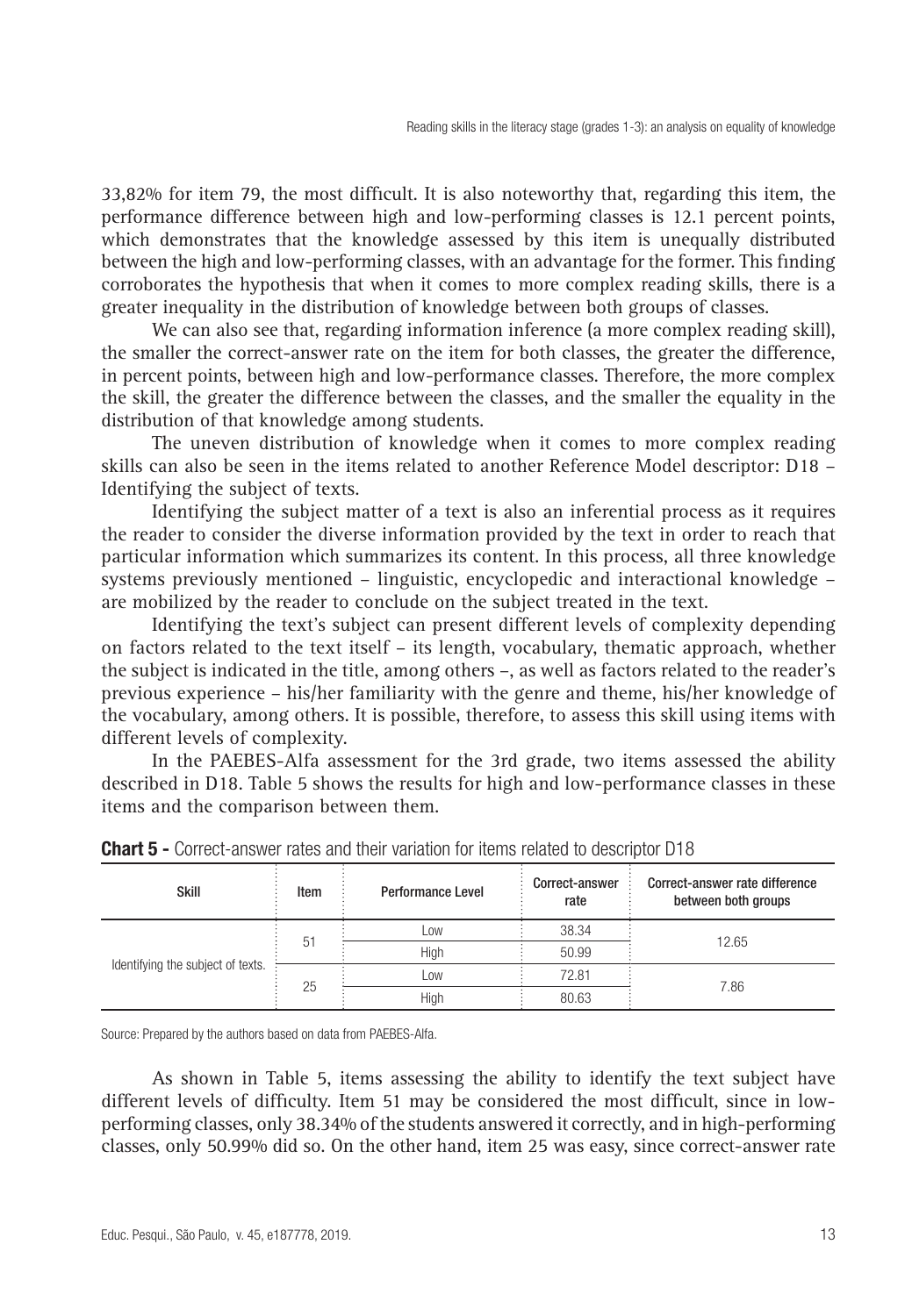is above 70% for both classes. It is also noteworthy that regarding item 25, the easiest one, the correct-answer rate difference between the high and low-performing classes was 7.86 percent points, while in item 51, the most difficult, that rate was 12.65 percent points. One can conclude that, regarding the easiest item, there is less inequality in the distribution of knowledge between the classes, and regarding the most difficult one, there is a greater inequality in the distribution of that knowledge.

Two other PAEBES-Alpha Reference Model descriptors were also analyzed, namely, D13 – Identifying various genres, and D14 – Recognizing the purpose of various genres.

Both skills relate to the dimension of social uses of reading in different communicative situations. Regarding these skills, the linguistic, encyclopedic and sociointeractional knowledge systems are also mobilized, although sociointeractional knowledge may be said to be determinant, since these descriptors require recognizing that different genres relate to particular social functions.

Regarding the identification of a particular genre, the student is required to have not only the linguistic knowledge necessary to decipher the text, but also knowledge of the genre from previous experience with it whether in school or elsewhere, and interactional knowledge, which allows recognizing the text as representative of a particular genre. Regarding students in the 3rd grade of primary education, one must consider that both their world experience and their linguistic experience are still limited by the fact that they are in the initial stages of the process of systematizing their use of Portuguese. Therefore, the repertoire of genres whose knowledge would be reasonable to assess at this stage is also restricted.

Regarding the ability to recognize the purpose of various genres, in addition to the knowledge above, the reader should also have some knowledge of the social practices in which texts circulate, as well as the nature and purpose of these practices so they can identify the communicative purposes that a particular gender is intended for. Therefore, it may be considered a more complex skill compared to the one described in D13.

Table 6 shows the correct-answer rates for the high and low-performance classes on the items assessing descriptors D13 and D14 of the PAEBES-Alfa Reference Model.

| <b>Skill</b>                                   | Item | <b>Performance Level</b> | Correct-answer<br>Rate | Correct-answer rate difference<br>between both groups |
|------------------------------------------------|------|--------------------------|------------------------|-------------------------------------------------------|
|                                                |      | Low                      | 66.19                  |                                                       |
|                                                | 32   | High                     | 74.9                   | 8.71                                                  |
| Identifying various genres.                    |      | Low                      | 81.24                  | 6.23                                                  |
|                                                | 71   | High                     | 87.48                  |                                                       |
| Recognizing the purposes of various<br>genres. | 52   | Low                      | 45.62                  | 12.25                                                 |
|                                                |      | High                     | 57.87                  |                                                       |
|                                                | 73   | Low                      | 23.41                  |                                                       |
|                                                |      | High                     | 31.71                  | 8.3                                                   |
|                                                |      | Low                      | 76.31                  |                                                       |
|                                                | 67   | High                     | 80.05                  | 3.74                                                  |

**Chart 6 -** Correct-answer rates and their variation for items related to descriptors D13 and D14

Source: Prepared by the authors based on data from PAEBES-Alfa.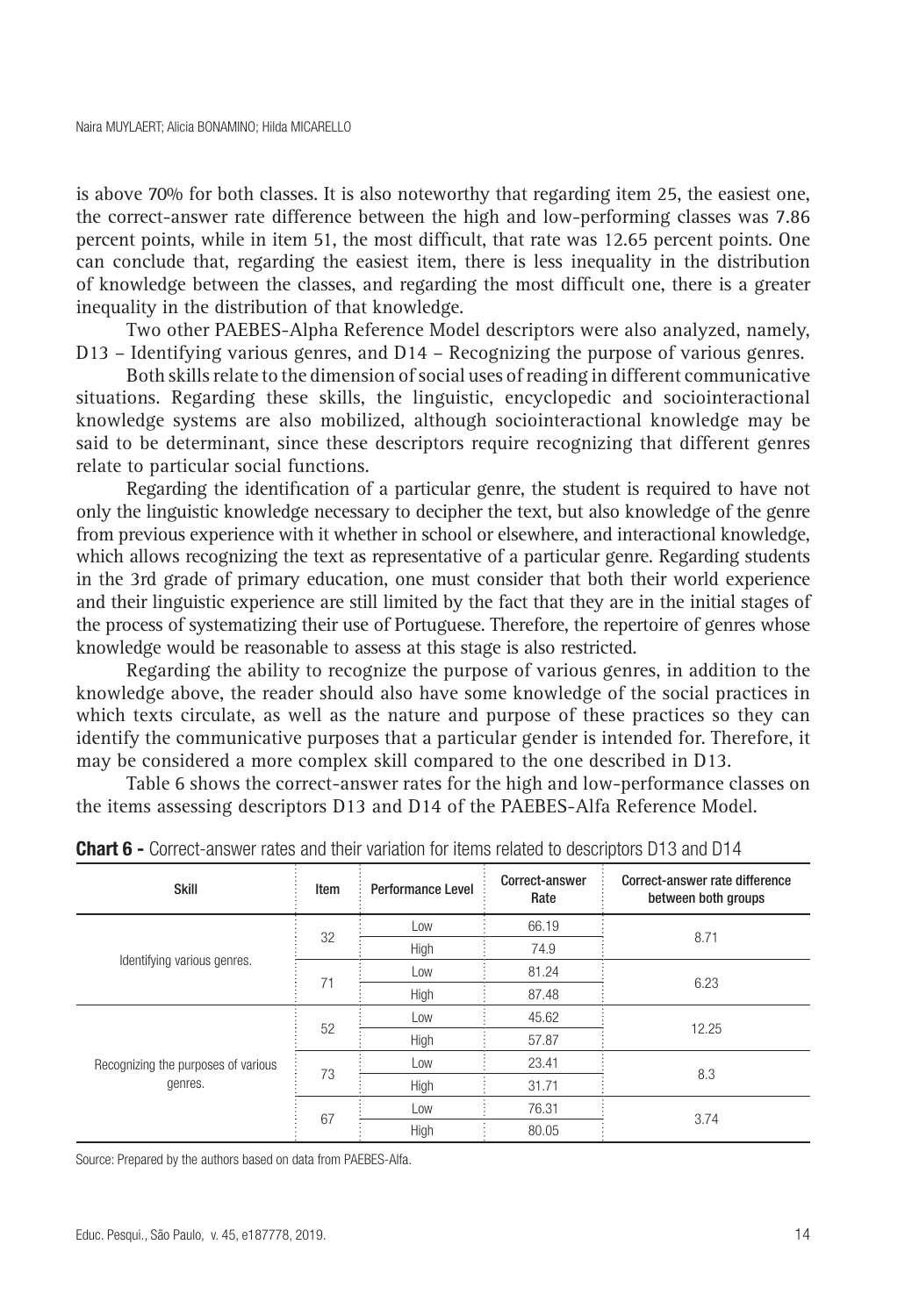Regarding the two items assessing genre identification (items 32 and 71), correctanswer rates are above 65% for both low and high-performing classes. The performance difference between them is 6.23 percent points in the easiest item – with a correct-answer rate above 80% for both classes – and 8.71 percent points in the most difficult item – correctanswer rates between 66% and 74.9% for low and high-performing classes, respectively.

From these data, some important conclusions can be drawn. The ability to identify the genre of a text seems to present a low degree of difficulty for the great majority of students in item 71, and a greater degree of difficulty in item 32. Regarding the easiest item (item 71), the performance difference between low and high-performing classes is smaller in percent points  $-$  i.e., 6.23 points. Regarding the most difficult item (item 32), the performance difference between low and high-performing classes is higher than in the previous case – i.e., 8.71 percent points. Therefore, regarding the most difficult item, which represents a more complex level of the ability to identify a text's genre, there is a greater inequality between the knowledge appropriated by students in low-performing classes compared to those in high-performing classes.

This also occurs with the ability to recognize the purposes of various genres. Compared to the items assessing the skill described in D13 (identifying various genres), those assessing D14 (recognizing the purposes of various genres) had smaller correct-answer rates, except for item 67, in which both groups had rates above 75%. In general, the ability to recognize the purpose of texts seems to be more complex than identifying the genre of a text, a hypothesis corroborated by both the assessment data and the linguistic nature of the descriptor. It is also noteworthy that, regarding the easiest item, the difference between low and highperforming classes is the smallest in percent points (3.4 points) compared to the other items.

## Final Considerations

Considering the concept of equality of knowledge (CRAHAY, 2002, 2013), the present study sought to analyze and pedagogically interpret the variation in the percentage of correct answers on difficult items of the cognitive test administered to students of the 3rd grade of primary education in the state of Espírito Santo in 2014 by means of the PAEBES-Alfa assessment test.

The study's main finding shows that the most elementary skills related with the learning of reading were acquired by practically all students, but only a few appropriated the most complex skills. Some items presented significant correct-answer rates for high and low-performance groups, indicating that, possibly, the assessed ability is consolidated in both groups. However, other items had a much smaller correct-answer rate for both groups of classes, thus indicating that some skills, at their most complex level, were not fully learned by most students, regardless of the class they were enrolled in.

One finding that stood out was the small correct-answer rate on an item assessing the ability to find explicit information in longer texts or in texts presenting data. In text processing, this ability refers to recognizing elements situated on the surface of the text, therefore it is considered a simple skill for this education stage. However, one of the items presented a small correct-answer rate even for high-performance classes. Although the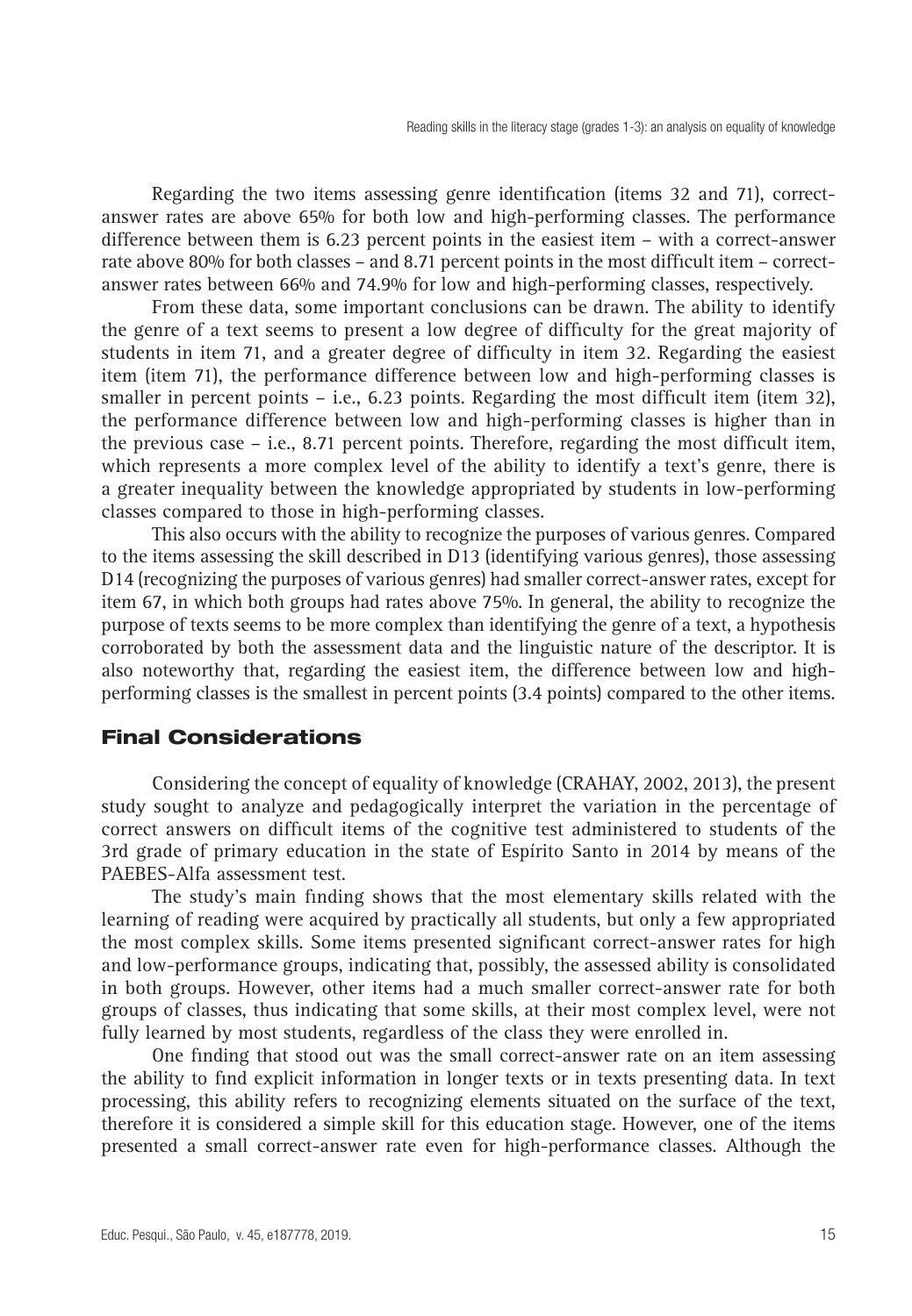correct-answer rate between both groups of students is small – thus indicating homogeneous results –, this finding indicates that the ability to find explicit information in a text at a greater level of complexity has not been consolidated by the majority of the students.

On the other hand, regarding the ability to identify different genres – which is considered a more complex text processing activity as it mobilizes elements related to interactional knowledge, in addition to linguistic and encyclopedic knowledge –, most of the students answered correctly (more than 60%), both in high and low-performance classes. This indicates that schools in the education system analyzed may be fulfilling, if still somewhat timidly, their role of promoting the access of students with different levels of literacy to various textual genres, thus increasing these students' literacy levels.

These findings raise a few questions: from the perspective of cognitive development, can students master more complex reading skills (e.g., inference) without having first consolidated more elementary skills (e.g., finding information)? Does the non-consolidation of more elementary skills necessarily compromise the acquisition of more complex ones? Do the items used in large-scale reading assessments actually assessed the skills proposed?

Regarding literacy, these issues are important to elucidate how the school has been fulfilling its role as a promoter of equal access to knowledge that is central to the exercise of citizenship. The ability to competently interact with texts of different genres has impacts on students' academic trajectory and, therefore, on their chances to become integrated in a society that is centered on reading and writing practices.

Other questions arising from the present study refer to the relevance of research that, building on the analysis not only of item parameters but on their structure – the supports they use, the construction of the problem situations whose resolution indicates the development of particular skills by the students – can contribute to understanding the degrees of complexity that the same reading skill can present throughout students' schooling process. Such studies may help improve assessment instruments – items and tests – so as to make them better adjusted to the population assessed and to the assessment's very objectives, which can contribute to greater test reliability and adjustment to the constructs assessed, thus ensuring the validity of the results obtained.

These questions can and should help inform public policy making not only in the field of educational assessment, but also, and particularly, in the field of curriculum, in addition to encouraging new studies and research designs.

## References

BARBOSA, Maria Lígia de Oliveira. Desigualdade e desempenho: uma introdução à sociologia brasileira. Belo Horizonte: Fino Traço, 2011.

BERNARDO, Elisangela da Silva. Composição social e cognitiva de turmas e desempenho em leitura e matemática: como evoluem as desigualdades educacionais? 2008. 202 fls. Tese (Doutorado em Educação) – Pontifícia Univeridade Católica do Rio de Janeiro, Rio de Janeiro, 2008.

CARVALHO, Marília Pinto de. Sucesso e fracasso escolar: uma questão de gênero. Educação e Pesquisa, São Paulo, v. 29, n. 1, p.185-193, jun. 2003.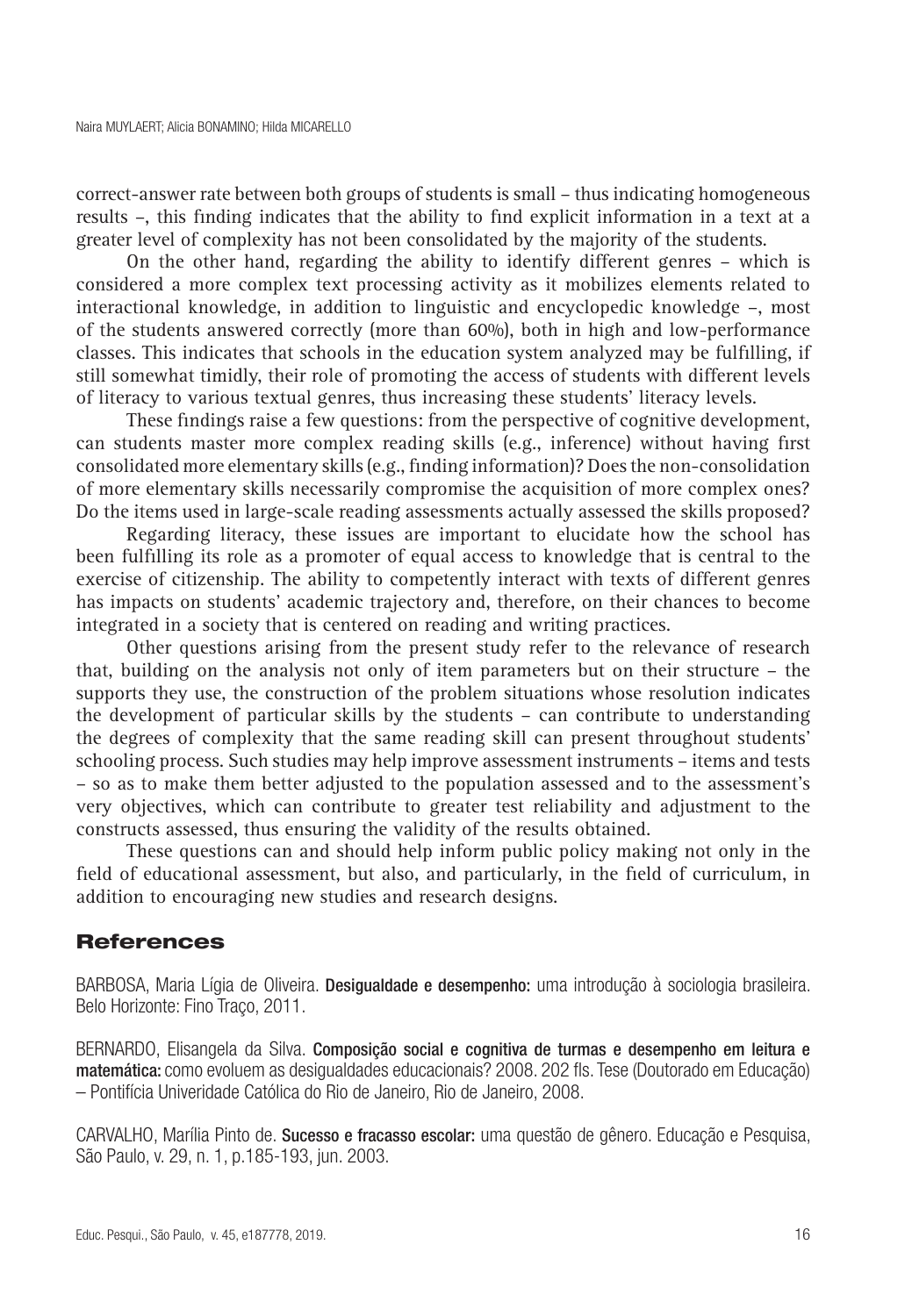COSTA RIBEIRO, Carlos Antonio. Desigualdade de oportunidades no Brasil. Belo Horizonte. Argvmentvm, 2009.

CRAHAY, Marcel. L´école peut-elle être juste et efficace? De l´égalité des chances à l´égalité des acquis. Belgique: DeBpeck, 2013.

CRAHAY, Marcel. Poderá a escola ser justa e eficaz? Da igualdade de oportunidades à igualdade de conhecimentos. Tradução Vasco Farinha. Lisboa: Instituto Piaget, 2002.

CRAHAY, Marcel; BAYE, Ariane. Existem escolas justas e eficazes? Esboço de resposta baseado no PISA 2009. Cadernos de Pesquisa, São Paulo, v. 43, n. 150, p. 858-883, 2014.

DUBET, François. O que é uma escola justa? Cadernos de Pesquisa, São Paulo, v. 34, n. 123, p. 539-555, 2004.

DUBET, François. L´école des chances: Qu´est-ce qu´une école juste? Paris, 2004a.

HEINEMANN,Wolfgang; VIEHWEGER, Dieter. Textlinguistik: eine Einführung. Tübingen: Niemeyer, 1991.

KOCH, Ingedore Grunfeld Villaça. As tramas do texto. São Paulo: Contexto, 2014.

KOCH, Ingedore Grunfeld Villaça. O texto e a construção dos sentidos. São Paulo: Contexto, 2016.

MARCUSCHI, Luiz Antonio. Produção textual, análise de gêneros e compreensão. São Paulo: Parábola, 2008.

OLIVEIRA, Romualdo Portela. Da universalização do ensino fundamental ao desafio da qualidade: uma análise histórica. Educação e Sociedade, Campinas, v. 28, n. 100, p. 661-690, out. 2007.

SOARES, José Francisco; ALVES, Maria Teresa Gonzaga. Contexto escolar e indicadores educacionais: condições desiguais para a efetivação de uma política de avaliação educacional. Educação e Pesquisa, São Paulo, v. 39, n. 1, p. 177-194, jan./mar. 2013.

SOARES, José Francisco; MAROTTA, Luana. Desigualdade no sistema de ensino fundamental brasileiro. In: VELOSO, Fernando et al. (Ed.). Educação básica no Brasil. Rio de Janeiro: Elsevier, 2008. p. 73-91.

VALLE, Ione Ribeiro. Justiça na escola: das desigualdades justas à igualdade sem adjetivos!. In: VALLE, Ione Ribeiro; SILVA, Vera Lúcia Gaspar; DAROS, Maria das Dores (Org.). Educação escolar e justiça social. v. 1. Florianópolis: Centro de Ciências da Educação/UFSC, 2010. p. 19-48.

WALTENBERG, Fábio Domingues. Análise economica de sistemas educativos: uma resenha crítica da literatura e uma avaliação empírica da iniquidade do sistema educativo brasileiro. 2002. 159 fls. Dissertação (Mestrado em Economia) – Universidade de São Paulo, São Paulo, 2002.

XAVIER, Flavia Pereira; ALVES, Maria Teresa Gonzaga. A composição social importa para os efeitos das escolas no ensino fundamental? Estudos em Avaliação Educacional, São Paulo, v. 26, n. 61, p. 216-243, jan./abr. 2015.